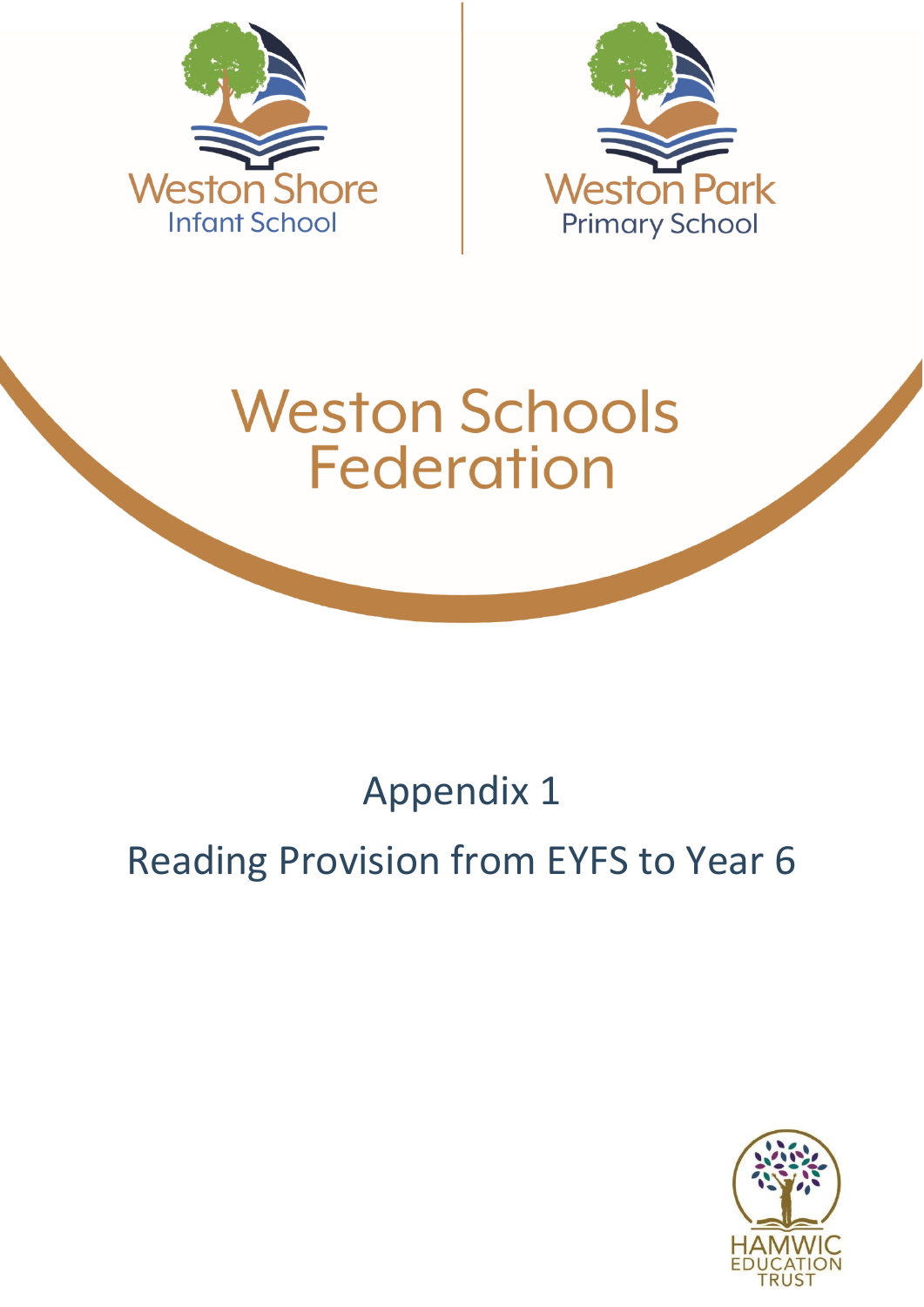#### **Reading Provision from EYFS to Year 6**

| <b>EYFS</b>                                      |                                                                                               |                                                                                                                                                                                                         |                                                                                                                            |  |
|--------------------------------------------------|-----------------------------------------------------------------------------------------------|---------------------------------------------------------------------------------------------------------------------------------------------------------------------------------------------------------|----------------------------------------------------------------------------------------------------------------------------|--|
| In school provision                              | <b>Session notes</b>                                                                          | <b>Time allocation</b>                                                                                                                                                                                  | <b>Home learning</b><br>expectation                                                                                        |  |
| <b>Teaching of reading</b><br>through phonics    | Daily revisit<br>Daily tricky/HFW<br>sessions                                                 | 10 - 15 mins daily<br>(reading or<br>writing)<br><b>Building to 30 mins</b>                                                                                                                             | Parent read bedtime<br>stories 5x per week<br>(available from school.)<br>Children heard reading                           |  |
| <b>Teaching of reading</b><br>(Further decoding) | Autumn $1 - 1:1$<br>sessions moving to<br>paired sessions and<br>guided groups when<br>ready. | <b>Guided groups</b><br>Autumn <sub>2</sub><br>onwards.<br><b>Reading during</b><br>English session as<br>an adult directed<br>task or other<br>timetabled<br>sessions such as<br><b>Discovery time</b> | at least 4x per week.<br>Recorded in log<br><b>(Expectation Autumn 2</b><br>onwards.)<br>Tricky words practised<br>at home |  |
| <b>Shared reading</b><br>opportunities           | (big book or similar)<br>linked to topic/<br>curriculum focus.                                | 10 mins daily                                                                                                                                                                                           |                                                                                                                            |  |
| <b>Story time</b>                                | Shared class story.                                                                           | Daily.                                                                                                                                                                                                  |                                                                                                                            |  |
| <b>Hearing readers</b>                           |                                                                                               |                                                                                                                                                                                                         |                                                                                                                            |  |
| All non PP/non SEND<br>children                  | 1:1 with CT                                                                                   | 5 mins per child<br>per week.                                                                                                                                                                           |                                                                                                                            |  |
| All PP children                                  | 1:1 with CT as above.<br><b>Additional session:</b><br>1:1/small group<br>bedtime stories     | 5 mins daily                                                                                                                                                                                            |                                                                                                                            |  |

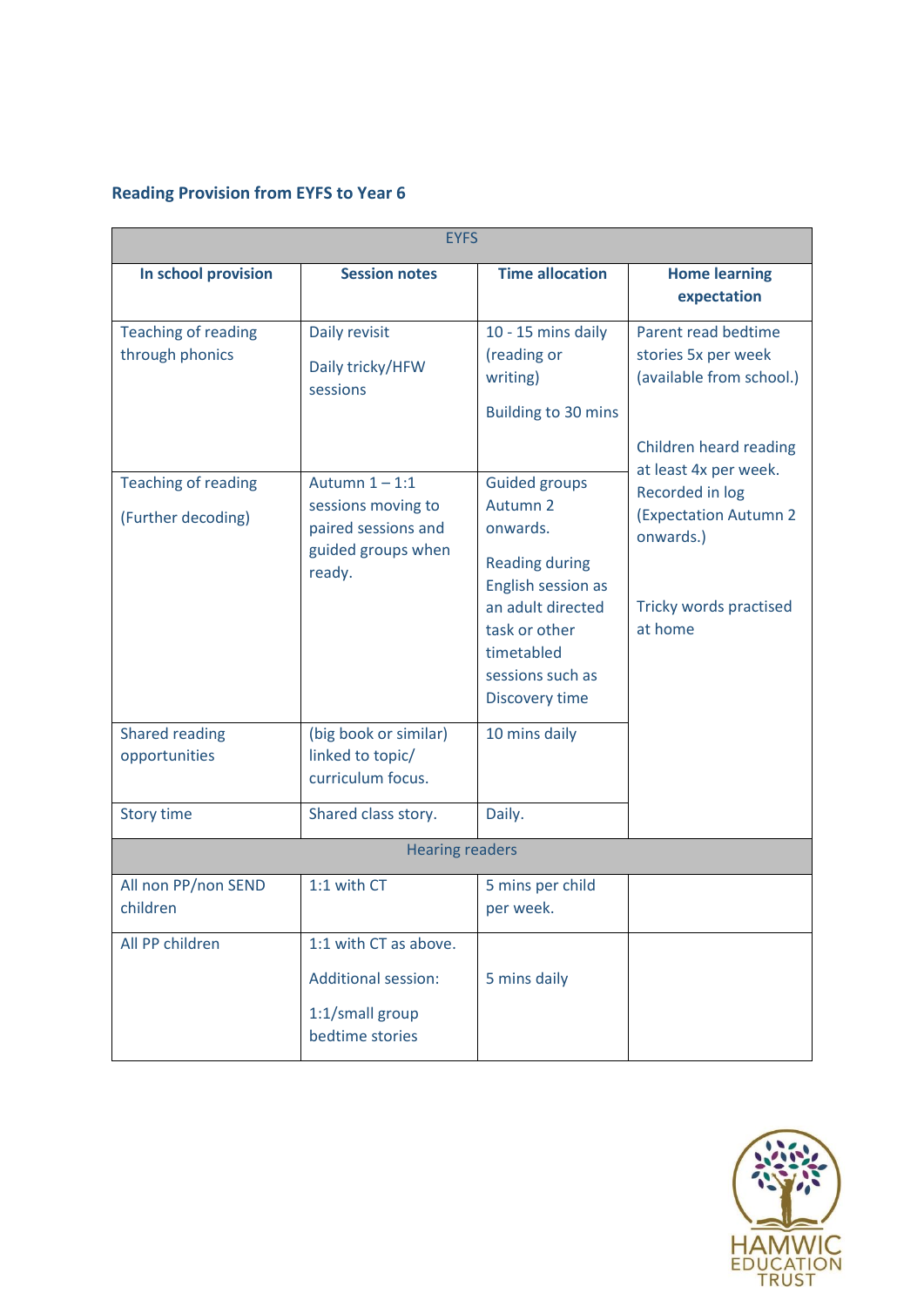| All EHCP children<br>(where applicable.)                                                                                                    | 1:1 with adult | 5 mins daily |  |
|---------------------------------------------------------------------------------------------------------------------------------------------|----------------|--------------|--|
| <b>Interventions</b>                                                                                                                        |                |              |  |
| 1:1 reading for bottom 20%<br>$\bullet$<br>Autumn 1 phase 1 phonics booster.<br>$\bullet$<br>Autumn 1 phase 2 phonics booster.<br>$\bullet$ |                |              |  |

| Year 1                                           |                                                                                    |                                      |                                                                                                                                                      |  |
|--------------------------------------------------|------------------------------------------------------------------------------------|--------------------------------------|------------------------------------------------------------------------------------------------------------------------------------------------------|--|
| In school provision                              | <b>Session notes</b>                                                               | <b>Time allocation</b>               | <b>Home learning</b><br>expectation                                                                                                                  |  |
| <b>Teaching of reading</b><br>through phonics    | Phonics sounds and<br><b>HFW/CEW</b>                                               | 30 mins daily                        | Children heard reading<br>at least 5x per week.<br>Recorded in log.<br>All parents have been<br>given the 100/200<br>HFW to support with<br>fluency. |  |
| <b>Teaching of reading</b><br>(Further decoding) | Guided reading.<br>Carousel<br>(One TA session and<br>one CT session per<br>week.) | 30 mins per day, 5<br>days per week. |                                                                                                                                                      |  |
| <b>Teaching of reading</b><br>(comprehension)    | <b>Whole class VIPERS</b><br>skill session                                         | x 1 per week                         | Parents have also been                                                                                                                               |  |
| <b>Shared reading</b><br>opportunities.          | Teacher reading.                                                                   | 3x per week.                         | given some example<br>questions they can be<br>asking their children at<br>home.                                                                     |  |
| Library time                                     |                                                                                    | 30 mins per week                     |                                                                                                                                                      |  |
| <b>Hearing readers</b>                           |                                                                                    |                                      |                                                                                                                                                      |  |
| All non PP/non SEND<br>children                  | 1:1 with CT                                                                        | 5 mins per child<br>per week         |                                                                                                                                                      |  |
| All PP children                                  | 1:1 with CT as above.<br>1:1 with another adult                                    | 10mins per child<br>x2 per week      |                                                                                                                                                      |  |
| All EHCP children<br>(where applicable.)         | 1:1 with adult                                                                     | 10 mins daily                        |                                                                                                                                                      |  |

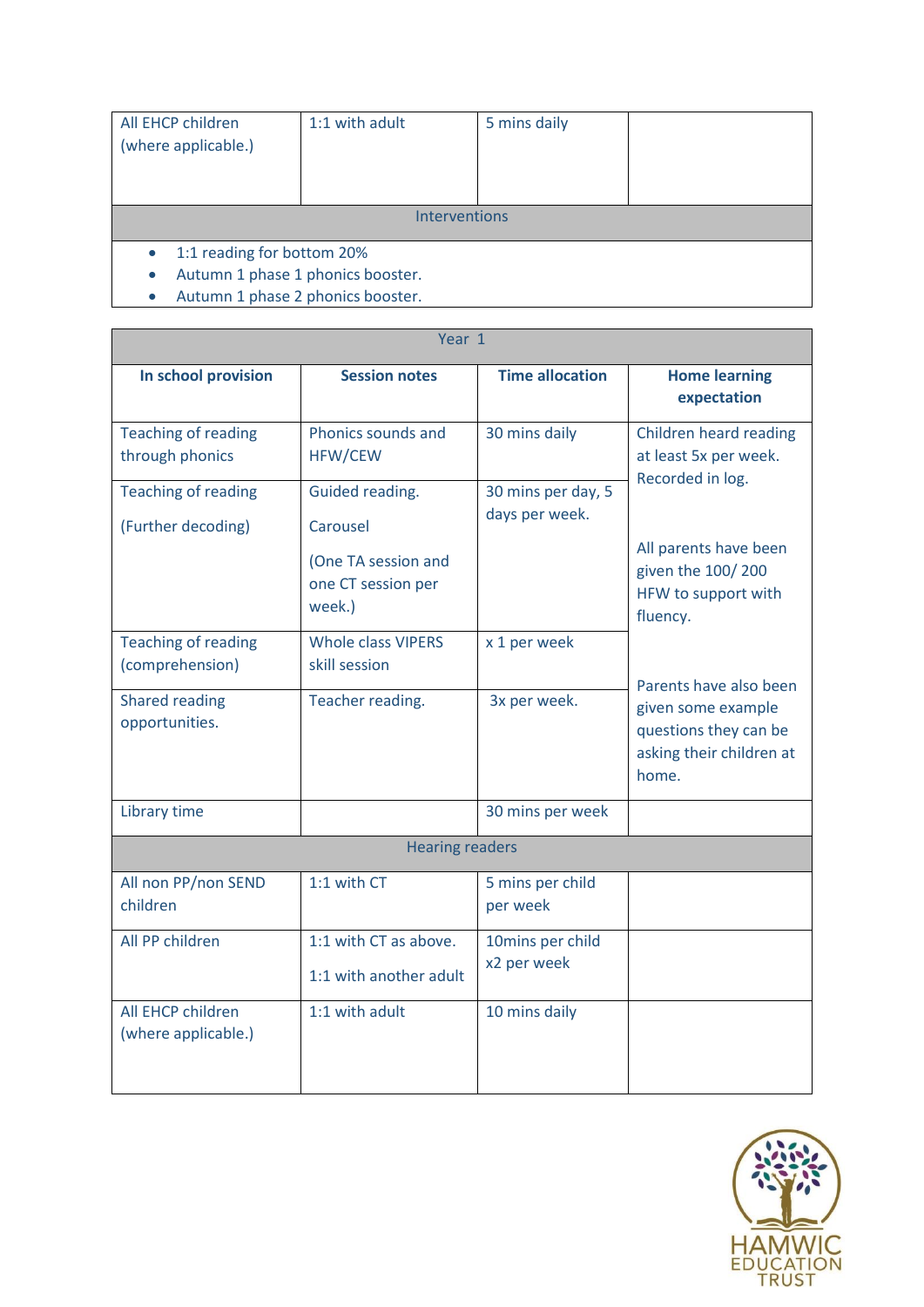**Interventions** 

- 1:1 reading bottom 20% and PP
- Later in the year writing intervention
- 5 min box 1 and 2

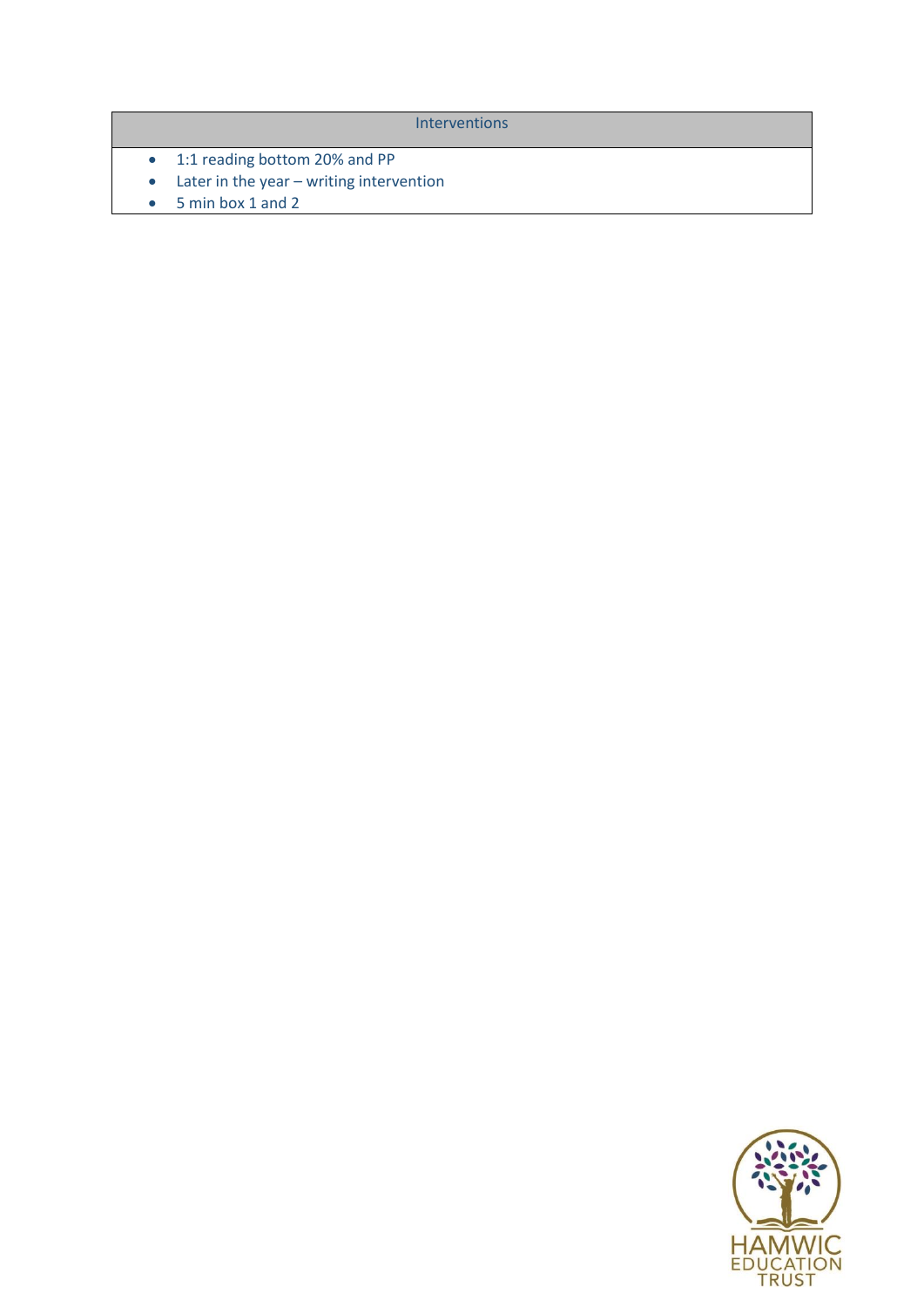| Year <sub>2</sub>                                                                                                                                                                                                                           |                                                                                       |                                 |                                                                                                                    |
|---------------------------------------------------------------------------------------------------------------------------------------------------------------------------------------------------------------------------------------------|---------------------------------------------------------------------------------------|---------------------------------|--------------------------------------------------------------------------------------------------------------------|
| In school provision                                                                                                                                                                                                                         | <b>Session notes</b>                                                                  | <b>Time allocation</b>          | <b>Home learning</b><br>expectation                                                                                |
| <b>Teaching of reading</b><br>through phonics                                                                                                                                                                                               | Phonics sounds and<br><b>HFW/CEW</b>                                                  | 20-30 mins daily                | Children heard reading<br>at least 5x per week.                                                                    |
| <b>Teaching of reading</b><br>(comprehension)                                                                                                                                                                                               | <b>Whole class VIPERS</b><br>skill session                                            | x1 per week.                    | Recorded in log.<br>Some parents have                                                                              |
| <b>Teaching of reading</b><br>(comprehension)                                                                                                                                                                                               | Guided reading.<br>Carousel.<br>(This will move to<br>whole class taught<br>reading.) | 4x per week.                    | been given the 100/<br>200 HFW and CEW to<br>support with fluency.<br>Parents have also been<br>given some example |
| <b>Shared reading</b><br>opportunities                                                                                                                                                                                                      | <b>Teacher reading</b>                                                                | 10 mins 4x per<br>week.         | questions they can be<br>asking their children at<br>home.                                                         |
| Library time                                                                                                                                                                                                                                | Book changed weekly.                                                                  | 30 mins                         |                                                                                                                    |
|                                                                                                                                                                                                                                             | <b>Hearing readers</b>                                                                |                                 |                                                                                                                    |
| All non PP/non SEND<br>children                                                                                                                                                                                                             | 1:1 with CT                                                                           | 5 mins per child<br>per week    |                                                                                                                    |
| All PP children                                                                                                                                                                                                                             | 1:1 with CT as above.<br>1:1 with another adult                                       | 10mins per child<br>x2 per week |                                                                                                                    |
| All EHCP children<br>(where applicable.)                                                                                                                                                                                                    | 1:1 with adult                                                                        | 10 mins daily                   |                                                                                                                    |
| <b>Interventions</b>                                                                                                                                                                                                                        |                                                                                       |                                 |                                                                                                                    |
| PP reading groups - groups of 3-4. 15-20 minute reading session.<br>$\bullet$<br>Bottom 20% phonics retake children - daily 10mins 1:1<br>Early morning activity - focussed children HFW/CEW flashcards 10mins per day<br>5 min box 1 and 2 |                                                                                       |                                 |                                                                                                                    |

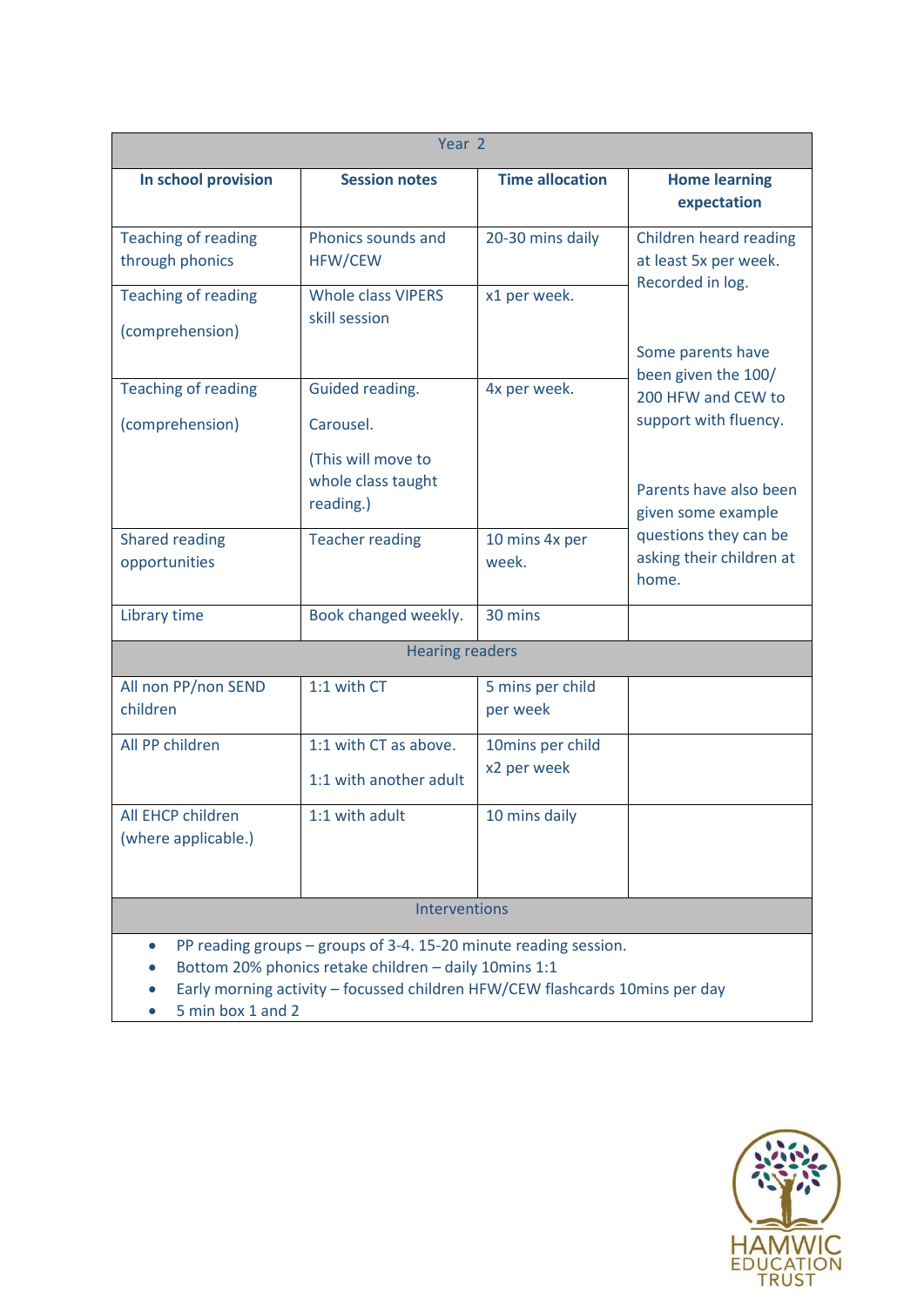#### **Key Stage 2 - Relevant to Weston Park Primary School:**

| Year <sub>3</sub>                                |                                                                                       |                                                                        |                                                                     |
|--------------------------------------------------|---------------------------------------------------------------------------------------|------------------------------------------------------------------------|---------------------------------------------------------------------|
| In school provision                              | <b>Session notes</b>                                                                  | <b>Time allocation</b>                                                 | <b>Home learning</b><br>expectation                                 |
| <b>Teaching of reading</b><br>(comprehension)    | Autumn 1 - 2 weeks on<br>carousel KS1 model.<br>Move to whole class<br>comprehension. | 45 mins, 4 days per<br>week.                                           | Children heard reading<br>at least 5x per week.<br>Recorded in log. |
| <b>Teaching of reading</b><br>(decoding)         | Phased phonics books<br>2-5 for focus children                                        | Group reads with<br>an adult in<br>addition to whole<br>class teaching |                                                                     |
| Class reading book                               |                                                                                       | CT reads class<br>novel daily.                                         |                                                                     |
| Independent reading                              | Private reading session<br>after lunch.                                               | 15 mins daily.                                                         |                                                                     |
| Library time                                     |                                                                                       | 30 mins weekly.                                                        |                                                                     |
|                                                  | <b>Hearing readers</b>                                                                |                                                                        |                                                                     |
| All children (Non PP or<br>SEND)                 | 1:1 with CT                                                                           | 5 mins per child<br>every 2 weeks                                      |                                                                     |
| PP children                                      | In addition:<br>1:1 with CT                                                           | 5 mins per child<br>per week.                                          |                                                                     |
| <b>EHCP children</b>                             | In addition:<br>Where applicable.                                                     | 10 mins daily                                                          |                                                                     |
| Lower readers<br>intervention<br>(Dandelion etc) | In addition:<br>1:1 with CT in addition<br>to the above.                              | Intervention x3 per<br>week                                            |                                                                     |
|                                                  | 2x 1:1 with another<br>adult                                                          |                                                                        |                                                                     |
| Interventions                                    |                                                                                       |                                                                        |                                                                     |
| TA phonics 5 min box<br>$\bullet$                |                                                                                       |                                                                        |                                                                     |

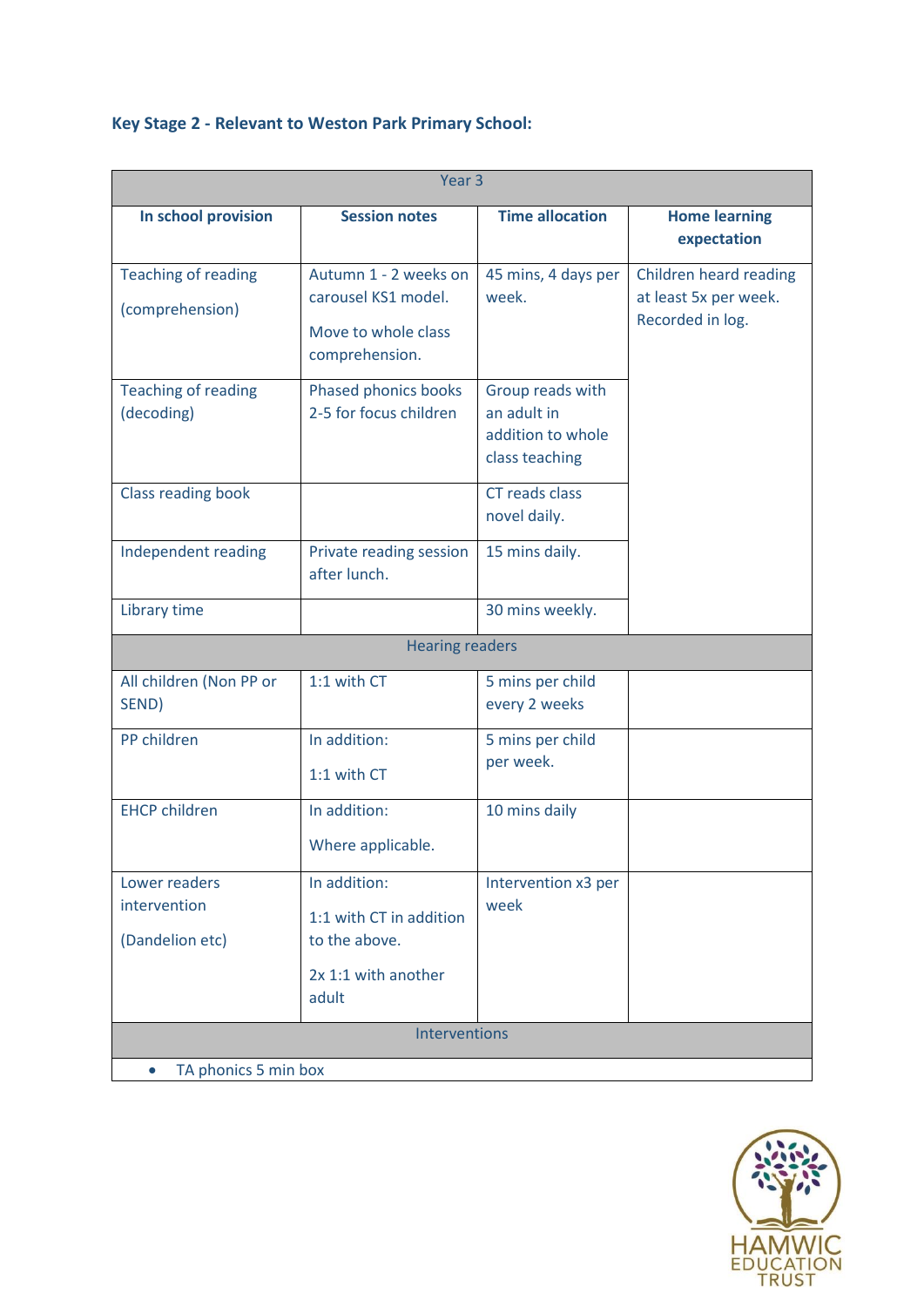| Year 4                     |                                         |                                |                                           |
|----------------------------|-----------------------------------------|--------------------------------|-------------------------------------------|
| In school provision        | <b>Session notes</b>                    | <b>Time allocation</b>         | <b>Home learning</b><br>expectation       |
| <b>Teaching of reading</b> | Whole class                             | 45 mins, 4 days per            | Children heard reading                    |
| (comprehension)            | comprehension.                          | week.                          | at least 5x per week.<br>Recorded in log. |
| <b>Class reading book</b>  |                                         | CT reads class<br>novel daily. |                                           |
| Independent reading        | Private reading session<br>after lunch. | 15 mins daily.                 |                                           |
| Library time               |                                         | 30 mins weekly.                |                                           |
|                            | <b>Hearing readers</b>                  |                                |                                           |
| All children (Non PP or    | 1:1 with CT                             | 5 mins per child               |                                           |
| SEND)                      |                                         | every 2 weeks                  |                                           |
| PP children                | In addition:                            | 5 mins per child               |                                           |
|                            | 1:1 with CT                             | per week.                      |                                           |
| <b>EHCP children</b>       | In addition:                            | 10 mins daily                  |                                           |
|                            | Where applicable.                       |                                |                                           |
| Lower readers              | In addition:                            | Intervention x3 per            |                                           |
| intervention               | 1:1 with CT in addition                 | week                           |                                           |
| (Dandelion etc)            | to the above.                           |                                |                                           |
|                            | 2x 1:1 with another                     |                                |                                           |
|                            | adult,                                  |                                |                                           |
| Interventions              |                                         |                                |                                           |
| $\bullet$                  |                                         |                                |                                           |